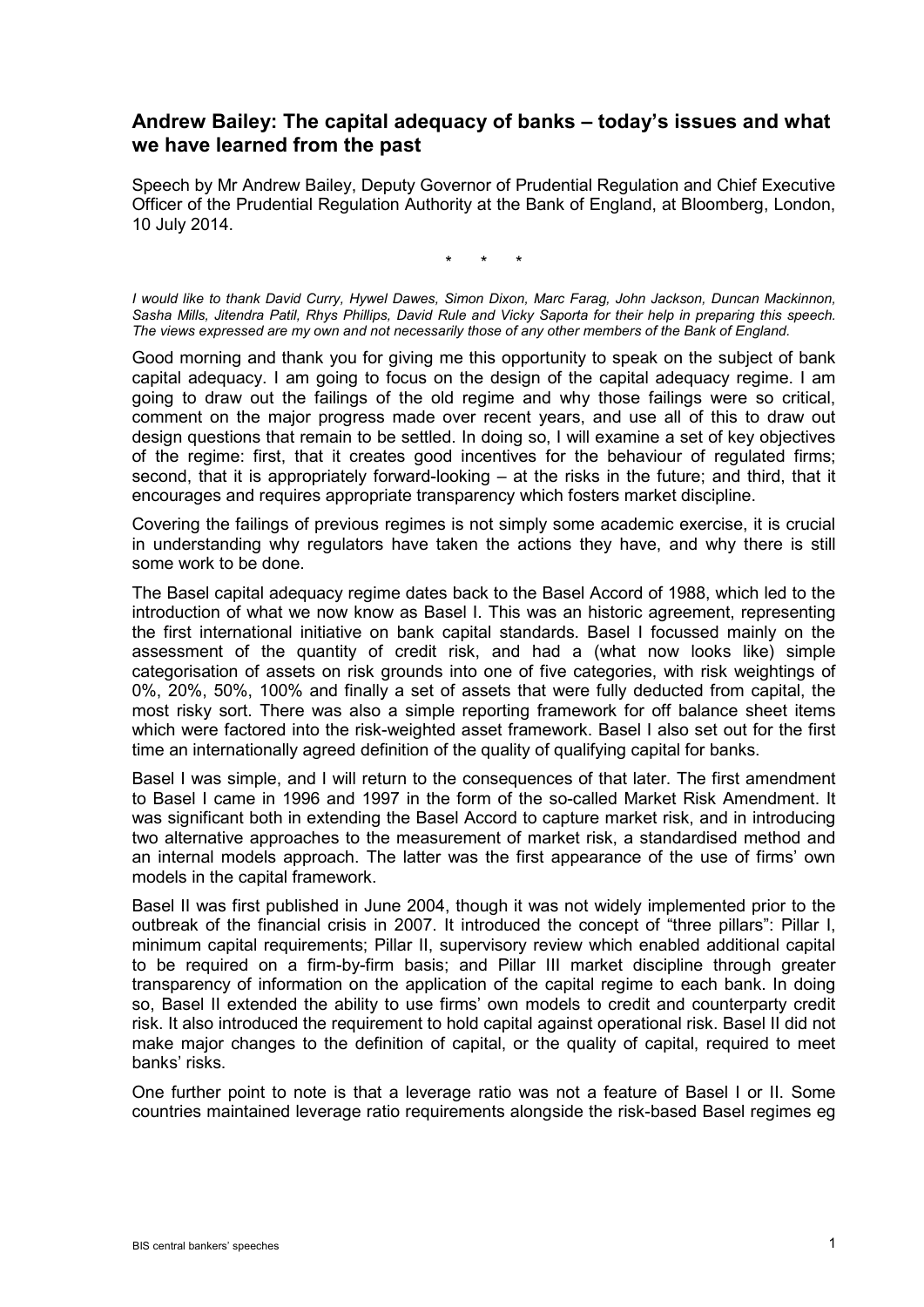the US and Canada<sup>1</sup> (though importantly neither incorporated all off balance sheet items, something that the Basel III leverage ratio seeks to amend) but many, like the UK did not.

I want to turn now to looking at why the pre-financial crisis capital regime failed to provide the necessary protection to the financial system when the crisis hit. There are a number of reasons, which cover both the numerator and denominator of the capital ratio. In brief: the definition of capital set in Basel I included instruments that did not properly absorb losses; capital requirements were too low in relation to the underlying riskiness of assets, particularly for the trading book; and banks were able to move risk assets increasingly into the trading book. The finger is often pointed at Basel II for enabling all of this to happen, but the timeline suggests that the problems built up under the combined Basel I and Market Risk Amendment regime. That said, Basel II had its own flaws, and was not well implemented, points I will return to later.

But, first, I want to look more at the flaws of the pre-crisis regime, starting with the definition of capital. This was flawed from the outset in the late 1980s, both in the definition of eligible capital instruments and the approach taken to the adjustments which should ensure that accounting balance sheet items such as goodwill are not recognised in regulatory capital. A further issue in my view has been the treatment of provisions.

Basel I allowed hybrid debt instruments to count as Tier 1 capital even though they had no *principal* loss absorbency mechanism on a going concern basis. They only absorbed losses after reserves (equity) were exhausted or in insolvency. It was possible to operate with no more than two per cent of risk-weighted assets in the form of equity. The fundamental problem with this arrangement was that these hybrid debt instruments often only absorbed losses when the bank entered either a formal resolution or insolvency process. It was more often the latter in many countries, including the UK, since there was no special resolution regime for banks (unlike today). But the insolvency procedure could not in fact be used because the essence of too big or important to fail was that large banks could not enter insolvency as the consequences were too damaging for customers, financial systems and economies more broadly.

There were other flaws in the construction of these capital instruments. They often included incentives to redeem which undermined their permanence. They were supposed to have full discretion not to pay coupons and not to be redeemed in the event of a shock to the bank's condition. But banks argued that the exercise of such discretion would create an adverse market reaction which would be disproportionate to the benefits, thus undermining the quality of the capital. More broadly, these so-called innovative instruments introduced complexity into banks' capital structures which resulted from the endeavour by banks to optimise across tax, accounting and prudential standards.

The big lesson from this history is that a going concern capital instrument must unambiguously be able to absorb losses when the bank is a going concern. Apologies for stating the blindingly obvious, but history painfully demonstrates why it is important to state the obvious. Bringing the issue up to date, this is why there are clear benefits to banks if they issue contingent convertible capital instruments with a trigger point that is safely above the point at which there is likely to be a question mark as to whether the bank remains a going concern – in other words before it is too late. Also, holders of these instruments have to be very clear that they are at risk of conversion or write-down. We cannot have a situation where holders gamble on an assumption that the trigger will not be pulled  $-$  it will.

-

<sup>1</sup> Canada introduced the "asset-to-capital" multiple in the early 1980s. The definition pre-crisis was defined as on and some off-balance sheet exposures as a ratio of total capital. Generally, this was set at the assets being no more than 20 times the total capital amount. However supervisory discretion could permit a higher multiple (up to 23 times) if the firm met certain conditions. In the US a minimum everage ratio was introduced in the early 1980s. Pre-crisis, the definition used was Tier 1 capital/on-balance sheet assets, as measured under US GAAP. Firms had to meet a 3% ratio if considered "strong", and 4% otherwise.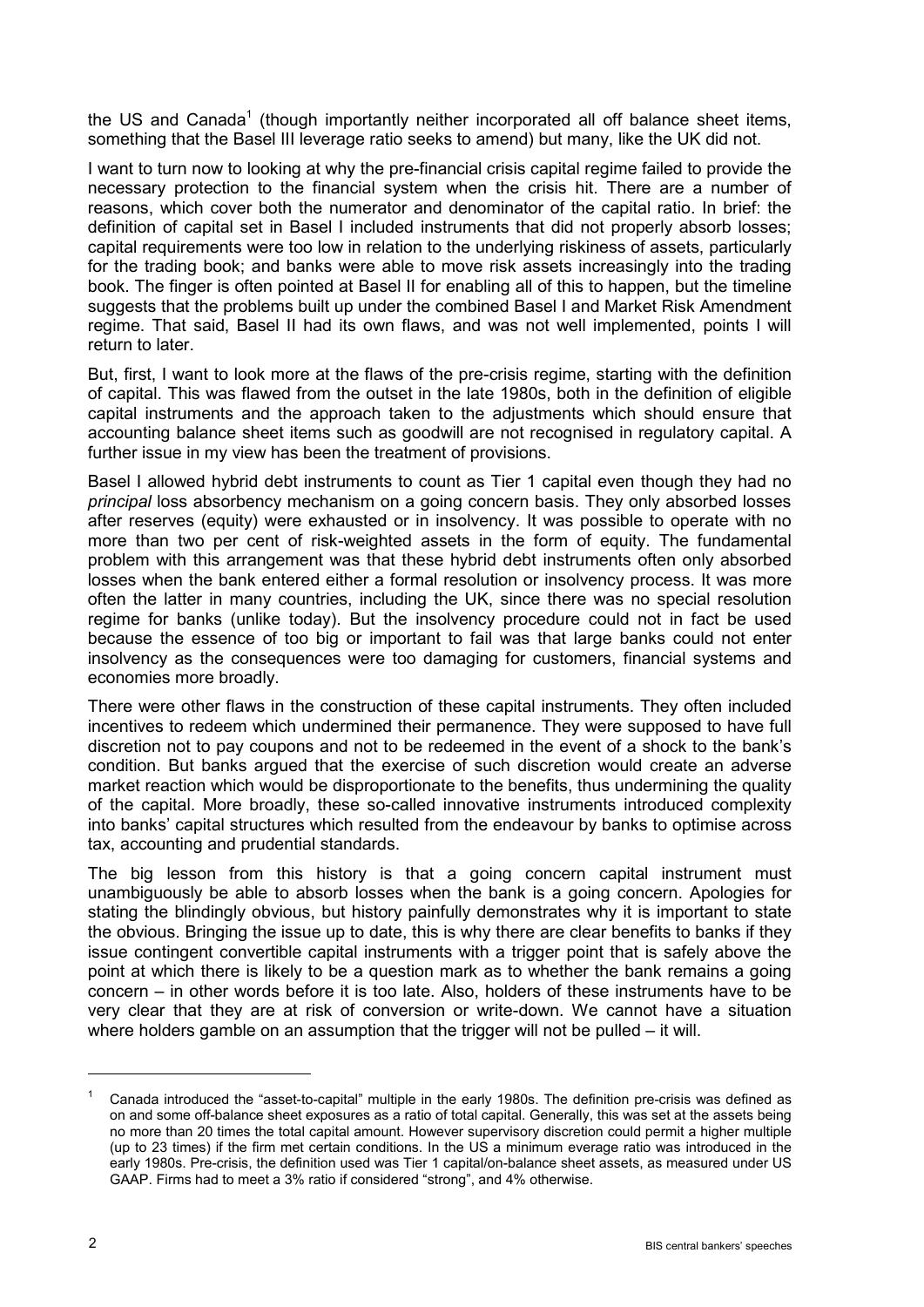On the form and use of capital instruments, the Basel I Accord also allowed hybrid debt capital instruments to support the required deductions from the capital calculation, such as goodwill, expected losses (introduced later under Basel II with the internal models regime for credit risk) and investments in other banks' capital instruments. However, as a matter of fact, rather than reporting, any losses arising from these items hit common equity because it will absorb losses first in the going concern state, according to the hierarchy of the capital structure. As a result applying these deductions at the level of total capital, or Tier 1 capital, has the effect of overstating the core equity capital ratio. The Accord therefore incentivised wrongly the issuance of hybrid debt capital instruments to cover deductions. A further flaw was that deferred tax assets were not deducted from capital and minority interest assets were recognised in full. This, too, was a mistake. DTAs depend on future profitability (which is not assured) and minority interests are not fully transferable to absorb losses for a group.

Last on the capital side, there were problems starting in the original Basel Accord in relation to the treatment of provisions. Under the current international accounting standards provisions are based on incurred rather than expected losses. As a consequence, the bank capital framework de facto becomes a partial substitute means of achieving more forwardlooking provisioning, through the internal models regime for credit risk which requires the deduction from capital of expected losses in excess of provisions. A forward-looking approach to provisioning based on expected losses would help move to a more appropriate position where the accounting standard requires a prudent valuation of banking book assets and the capital regime can focus on unexpected loss. I hope that implementation of the new accounting standard for provisioning, IFRS 9, is a step in this direction.

I now want to turn to the issues around risk-weighted assets in the capital framework. Basel I was a simple framework, as I described earlier. In my view, that was its strength and weakness. The strength was that it was quite easy (certainly by today's standards) to see the balance sheets even of the largest banks laid out and broken down by broad risk weights. The weaknesses were two-fold. First, it provided little insight into how firms measured and managed risk. As a supervisor in the late 1980s and early 1990s, I remember well meetings with firms which would start by the firm reminding that while they had filled in the risk weighted assets form faithfully, it bore no resemblance to how they assessed and managed risk in the business – what is often called "economic" as opposed to "regulatory" capital. In one sense, this should not matter if the regulatory capital calculation provides a robust floor below which the "economic" capital should not fall. But it was unclear how we could know this was so, and the lack of line of sight into how the firm managed risk was disturbing. The second weakness is generic to simple systems which conflate different levels of inherent risk, namely that they tend to create incentives for banks to increase the average level of riskiness of their assets. And, one thing we now know, incentives are hugely important in the capital regime.

As I noted earlier, Basel II was not in place properly when the crisis broke, but the Market Risk Amendment was, and this introduced the use of banks' own so-called "internal" models. As an aside, my experience suggests that the contribution of Basel II to the crisis was far more that it diverted the attention and effort of regulators and the industry away from broader risk management and into the implementation of a new and more detailed approach to regulation. This was especially so for large banks seeking approval to use their internal models. Moreover, this process was not well done.

The Market Risk Amendment and Basel II dramatically increased the complexity of the capital framework, and whilst it intended to increase the scope of risk capture in the regulatory capital measure it ended up creating new opportunities for "optimising" regulatory capital. Even more difficult, the potential benefits – better differentiation and rank ordering of risk – were undermined by the problems of calibrating overall capital standards, and poor implementation in the rush to achieve compliance. Under Basel I and II, capital ratios were too low to sustain confidence in banks, and thus the system as a whole, through a severe stress, as the crisis sadly demonstrated. The minimum Tier I ratio was 4% of Risk Weighted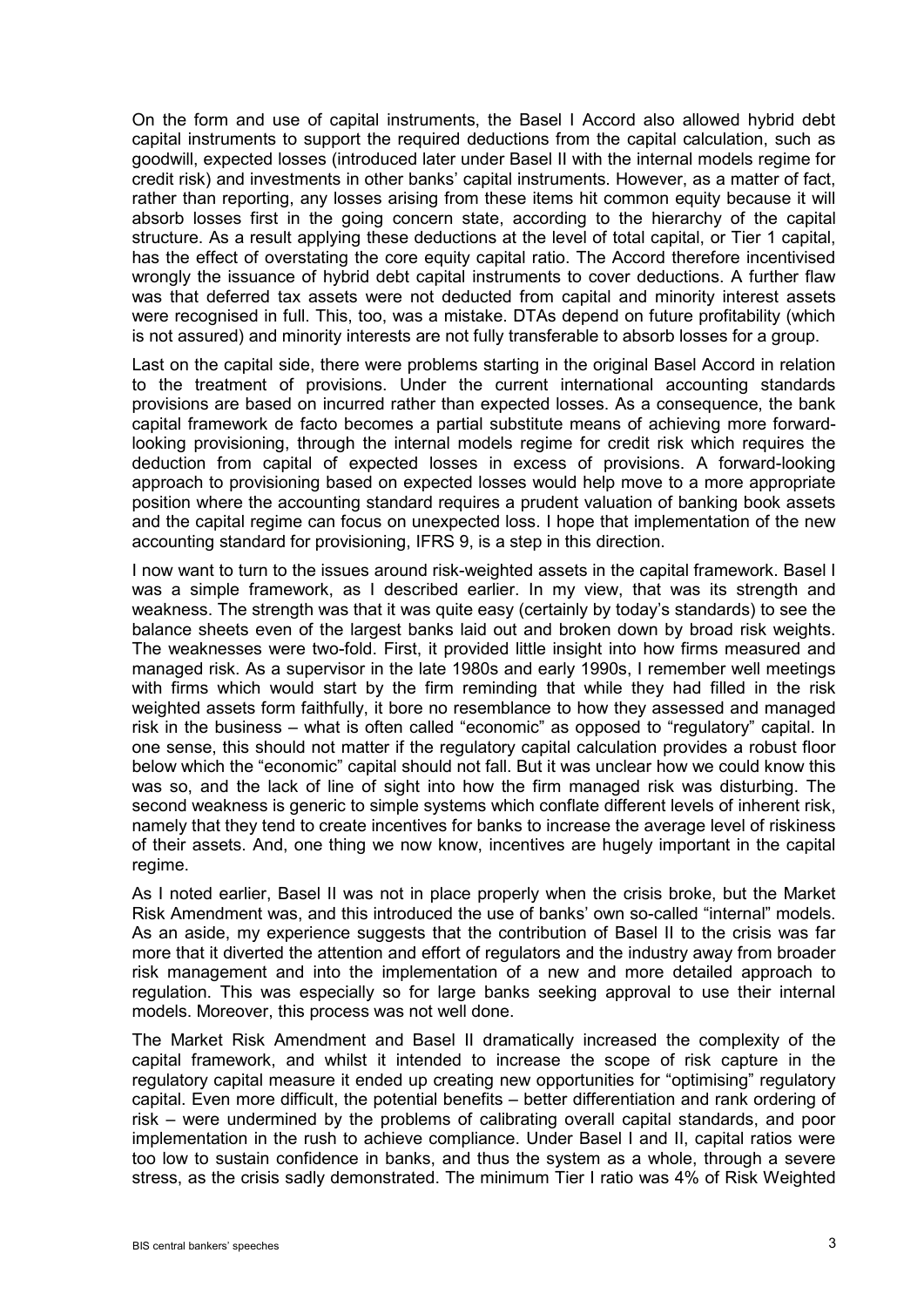Assets. And, crucially as the Tier I ratio included capital instruments with the flaws I described earlier, the core (equity) ratio could be as low as 2%. In the trading book, under the Market Risk Amendment, capital requirements could be less than 1% of trading book assets. To illustrate this last point, here is a quote from the FSA's report into the failure of RBS.

"The capital regime was most deficient, moreover, in respect of the trading books of the banks, when required capital for many instruments was estimated using value-at-risk (VaR) approaches. The acquisition of ABN AMRO meant that RBS's trading book assets almost doubled between end-2006 and end-2007. The low risk weights assigned to trading assets suggested that only £2.3bn of core tier 1 capital was held to cover potential trading losses which might result from assets carried at around £470bn on the firm's balance sheet. In fact, in 2008, losses of £12.2bn arose in the credit trading area alone (a subset of total trading book assets). A regime which inadequately evaluated trading book risks was, therefore, fundamental to RBS's failure. This inadequacy was particularly significant for RBS, given that the purchase of ABN AMRO significantly increased RBS's trading book assets. RBS was allowed by the existing regulations massively to increase its trading risk exposure counterbalanced only by a small increase in capital buffers available to absorb loss."

The Basel Committee recognised that across internationally active banks, Basel II would likely lead to an overall reduction in the required capital compared with that required under Basel I and that the reduction in required capital would be larger for banks adopting the more advanced modelling options for credit risk.<sup>2</sup> In other words, other things equal reported capital ratios would tend to be higher under Basel II than Basel I. Our own work suggests that Basel I would have required major UK banks to hold approximately £45bn more capital than Basel II against the credit and counterparty credit risks in their end-2013 balance sheets. This amounts to a decrease of about 25% under Basel II compared with Basel I.

Another way of looking at this is to examine the pattern of average risk weights. For a set of 17 major international banks (designated as  $G-SIBs$ )<sup>3</sup> average risk weights fell almost continuously from 70% in 1993 to below 40% in 2012. But this fall in average risk weights did not represent a systematic reduction in risk within the banking system. The level of capital was therefore wrong – too little capital was required, and the appearance of strong economic conditions before the crisis appears to have provided a justification for even lower capital, under Basel II.

What I have described was the application of the Pillar I element of the Basel regime, namely the minimum capital requirements on the common approach. As I noted earlier, Basel II introduced the three pillar approach, with the second pillar enabling supervisors to set additional capital requirements on a firm specific basis. The second pillar was however not consistently or rigorously applied prior to the response to the financial crisis. In 2008, the major UK banks had a Pillar II capital requirement £22bn (equivalent to 10% of then Pillar I capital requirement). In summary, the system was flawed both in terms of the definition of capital – the quality – and the quantity required to be held.

The first step in response to the financial crisis was agreement in July 2009 to significantly increase capital requirements against market risk via the so-called Basel II.5 package – addressing the widely recognised undercapitalisation of risk in banks' trading operations. Building on that improvement the next step, was the agreement on, and now introduction of,

-

<sup>2</sup> [http://www.bis.org/press/p060524.htm.](http://www.bis.org/press/p060524.htm)

Data Source: The Banker and Bank of England calculations. Sample comprises: Deutsche Bank, HSBC, BNP Paribas, Barclays, Citigroup, UBS, BAML, BONY, Commerzbank, ING, JPM, LBG, RBS, Santander, State Street, UniCredit, Wells Fargo.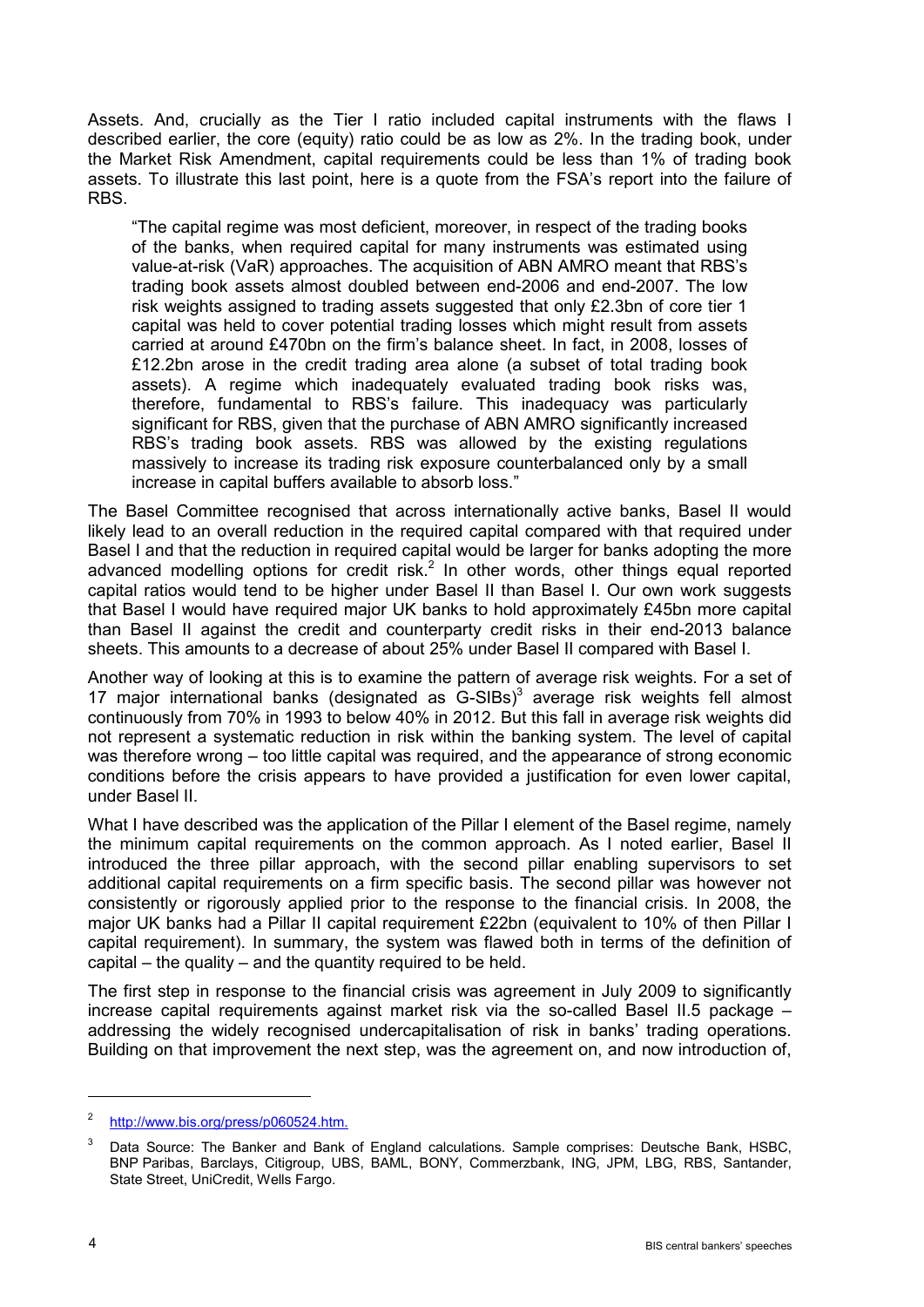Basel III. The new standard was very much a response to the financial crisis, the first reform of the Accord to be backed by a remit from world leaders to effect real change on the global scale. It built on a number of more immediate domestic responses, including in the UK the FSA's so-called 4–6–8 approach. The new standard requires more and better quality capital, and is a step change in capital adequacy.

For the largest UK banks, and taking into account all of the changes brought in by Basel III, there is a seven-fold increase in the amount of Core Tier I capital, the highest quality of capital that must have the characteristics of equity which major banks are expected to hold. Under the Basel II regime, the Pillar I minimum requirement was £38bn of this highest quality capital for the largest five UK Banks. Compared to this, taking both capital minima and capital buffers together when Basel III is fully implemented the figure will be £271bn<sup>4</sup>, as measured in September 2013 (ie on a like-for-like basis in terms of the point in time). Breaking down this increase of £233bn in Core Tier I capital, the largest part (£80bn) is accounted for by the change in the definition of capital resources, a further £61bn relates to raising the minimum requirement from 2% to 4.5% of risk weighted assets (and changes to the risk weights), £55bn to the Basel III Capital Conservation Buffer, and £37bn to the Basel III Globally Significant Banks Buffer.

The changes that we have seen include action under both Pillars I and II of the Basel framework. The numbers I gave for minimum capital requirements (the change from £38bn to £271bn) represent Pillar I. I mentioned earlier that Pillar II was not consistently or rigorously applied before the crisis. Between 2008 and today the Pillar IIA capital requirements for the major UK banks have risen from £22bn to £53bn. This increase in capital required is additional to the impact of Basel III and the resulting increase in core capital requirements of around 7 times I set out above. The PRA's approach to supervision emphasises the use of judgement on a forward-looking basis, and the use of Pillar II is evidence of that.

A further important element of the new framework of supervision is so-called Asset Quality Reviews (AQRs), undertaken either by or at the request of supervisors like the PRA. AQRs are designed to assess the more structural features of loan books as well as their performance, including whether forbearance is being applied by the lender. The granularity with which AQRs are undertaken can vary with their purpose, but there is always a fairly high level of intensity in terms of the closeness of the inspection. In the best of all worlds, supervisory initiated AQRs should not reveal anything that isn't already known. I will just say that experience shows that we are not there yet.

Basel III requires more and better quality capital in banks. The good news is that since the crisis broke, banks in the UK and elsewhere have made significant progress in rebuilding capital. Evidence to support this is that at its last meeting in June, the Bank's Financial Policy Committee decided to close its recommendation of March last year that the largest UK banks and building societies should meet a minimum 7% Common Equity Tier One ratio on the socalled end-point (ie full implementation) basis set out in the EU rules to implement Basel III, after taking into account adjustments for expected loss on more vulnerable loan portfolios, the impact of future conduct of business costs, and prudent use of risk weights. Since then the actions taken by a number of major UK banks and building societies have put them on course or ahead of the planned actions to meet the FPC's test. In a few cases, there are more actions to be undertaken in their plans, but overall this is a welcome story of action taken to strengthen capital positions.

I do however accept that there remains a perception in some quarters that higher capital standards are bad for lending and thus for a sustained economic recovery. I agree with those who argue that banks have a lot more to do to demonstrate that they support lending to small businesses. Interestingly, in recent weeks the messages I have seen from the Bank of

<u>.</u>

Bank calculations based on supervisory data.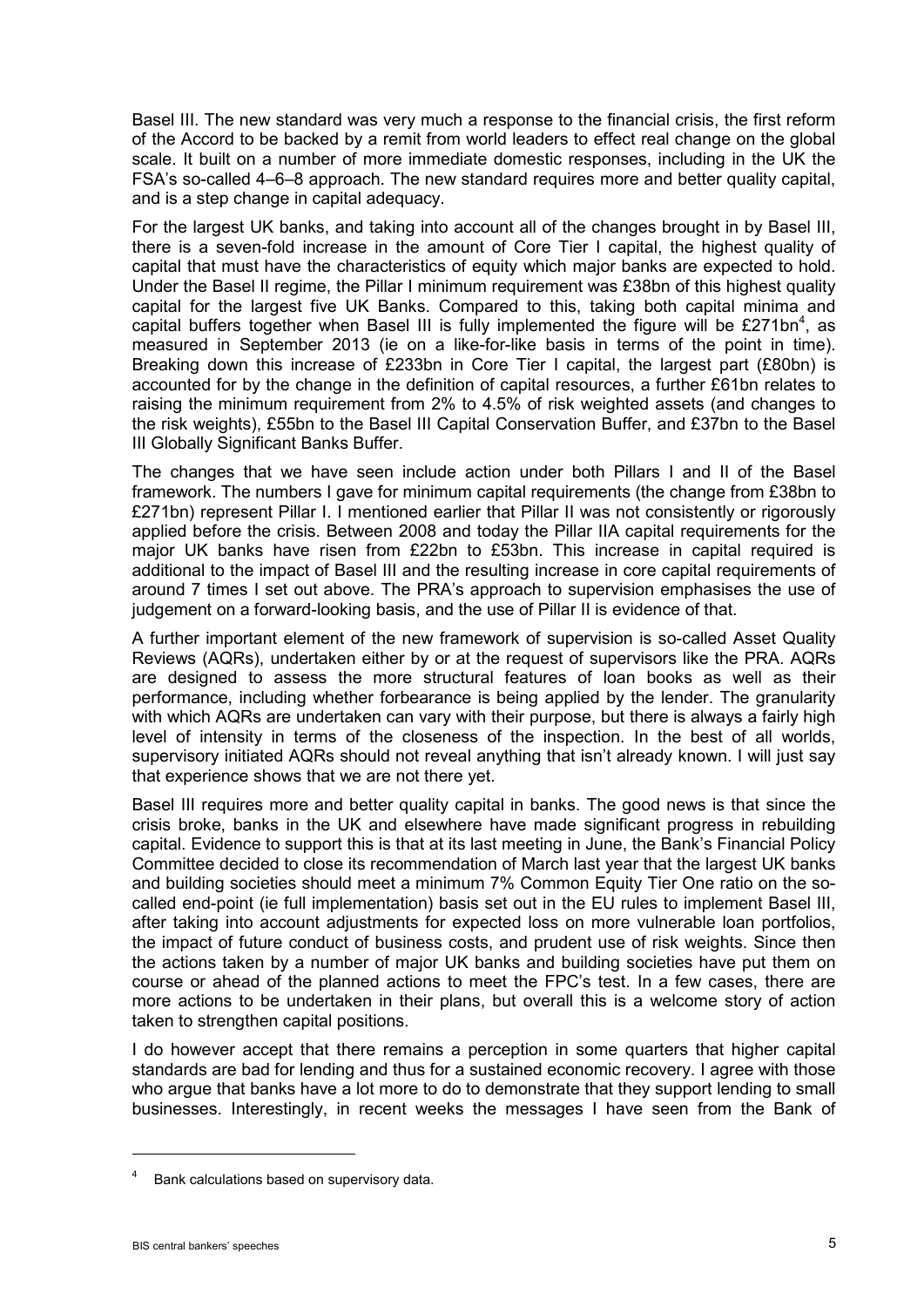England's regional agents suggest that the supply of loans on offer has increased, but businesses are understandably cautious on the take up. Looking at the broader picture, the post-crisis adjustment of the capital adequacy standard is a welcome and necessary correction of the excessively lax underwriting and pricing of risk which caused the build up of fragility in the banking system and led to the crisis. I do not however accept the view that raising capital standards damages lending. There are few, if any, banks that have been weakened as a result of raising capital.

Analysis by the Bank for International Settlements indicates that in the post crisis period banks with higher capital ratios have experienced higher asset and loan growth<sup>5</sup>. Other work by the BIS also shows a positive relationship between bank capitalisation and lending growth, and that the impact of higher capital levels on lending may be especially significant during a stress period<sup>6</sup>. IMF analysis indicates that banks with stronger core capital are less likely to reduce certain types of lending when impacted by an adverse funding shock<sup>7</sup>. And our own analysis indicates that banks with larger capital buffers tend to reduce lending less when faced with an increase in capital requirements. These banks are less likely to cut lending aggressively in response to a shock $^8$ .

These empirical results are intuitive and accord with our supervisory experience, namely that a weakly capitalised bank is not in a position to expand its lending. Higher quality capital and larger capital buffers are critical to bank resilience – delivering a more stable system both through lower sensitivity of lending behaviour to shocks and reducing the probability of failure and with it the risk of dramatic shifts in lending behaviour.

The capital adequacy framework has made much needed progress in recent years. The framework is now being designed to be fit for purpose both for the micro-prudential purpose of each firm's safety and soundness, and for the macro-prudential purposes of addressing the risk certain major firms individually present to financial stability and the risk that imbalances building up in the sector as a whole, or part of it, may threaten financial stability. The key elements of the framework are:

- first, a common definition of capital resources focussed on genuine loss absorbency in a going concern – Common Equity Tier 1. In doing so, we must define robustly the boundary between going and gone concern loss absorbency ;
- second, a framework for capital which comprises minimum capital requirements and capital buffers, with the buffers varying in size depending on a bank's size and the nature of its activity and risk, and varying through the cycle;
- third, using a combination of different approaches to assessing capital adequacy  $$ risk-based approaches, stress tests, and a leverage ratio;
- fourth, within the risk-based approach, striking a balance which recognises the potential benefits of firms' internal models while guarding against their weaknesses and the incentive problems they create.

A major principle of the new framework is that there is no single "right" approach to assessing capital adequacy. The very important role that is now given to stress tests illustrates the point. This year the PRA and FPC are running their first concurrent stress tests for the major UK banks, building on the past development by the FSA and then PRA of sequential firm-by-firm stress tests. This is a key device to examine and mitigate tail risks,

-

<sup>5</sup> [http://www.bis.org/publ/qtrpdf/r\\_qt1309e.prf.](http://www.bis.org/publ/qtrpdf/r_qt1309e.prf)

<sup>6</sup> [http://www.bis.org/publ/work357.htm.](http://www.bis.org/publ/work357.htm)

<sup>7</sup> https[://www.imf.org/external/pubs/ft/wp/2013/wp13102.pdf.](http://www.imf.org/external/pubs/ft/wp/2013/wp13102.pdf)

<sup>8</sup> [http://www.bankofengland.co.uk/research/Documents/workingpapers/2014/wp486.pdf.](http://www.bankofengland.co.uk/research/Documents/workingpapers/2014/wp486.pdf)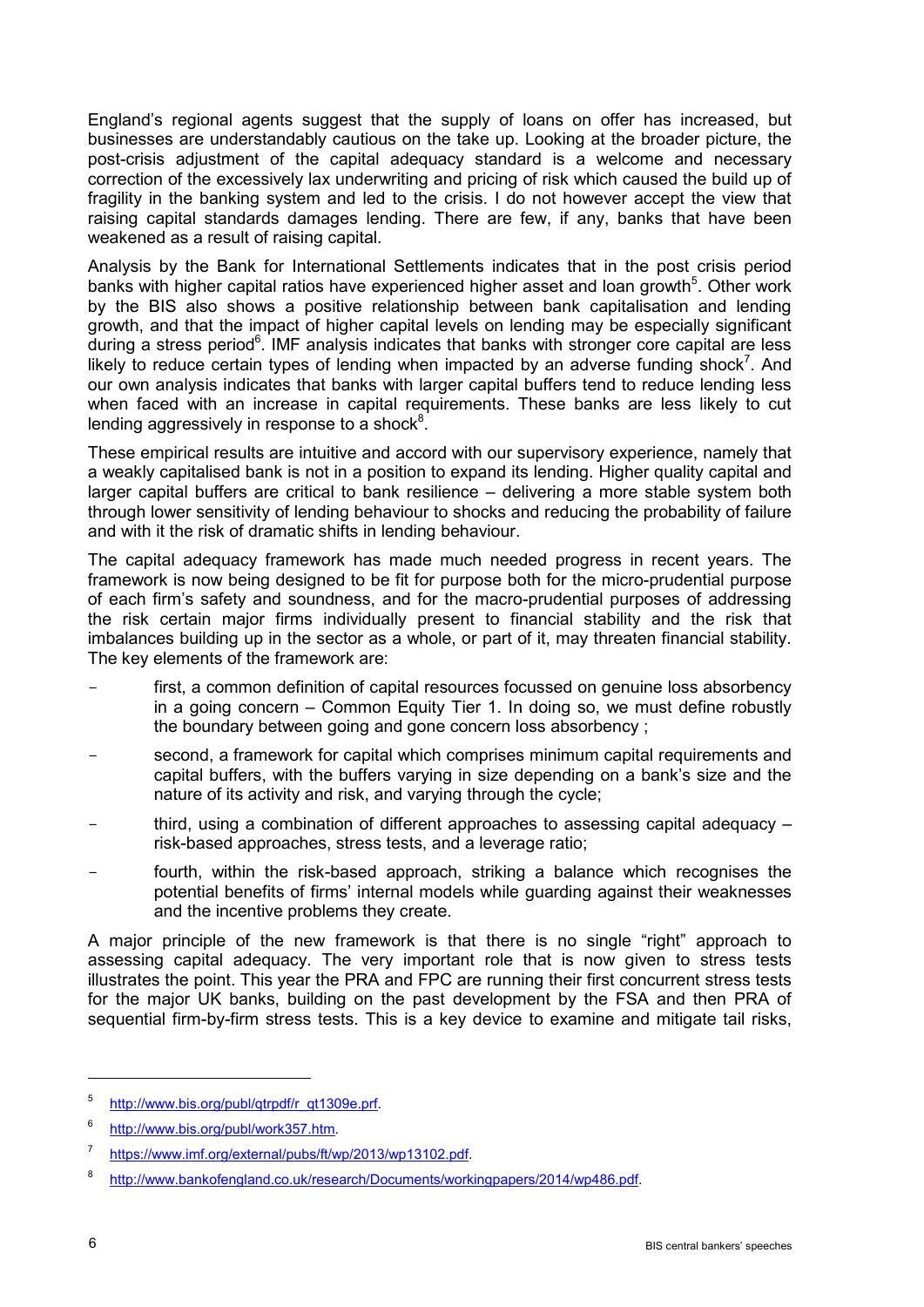and like all good forecasting exercises, the stress test is designed to probe important issues rather than just provide a single answer.

A second key principle of capital adequacy is that establishing the boundary between the going and gone concern (or resolution) regimes for loss absorbency is important. This is one reason why the work on resolution and gone concern loss absorbency is so important. Put simply, if we don't convincingly deal with the too big to fail problem, the boundary between going and gone concerns will need to be re-set, and the former will need to be strengthened. This should not be necessary with a good outcome on the gone concern side. For me, the issue of gone-concern loss absorbency is the key outstanding one on the current agenda.

The idea that there is no single right measure of the capital a bank requires is gaining ground. Each approach – risk-based, stress tests, leverage ratio – has its strengths and weaknesses. For me, there are a number of governing principles. First, supervision is about assessing and mitigating risks. That is the core of our job. We therefore naturally think in riskbased terms. That said, the leverage ratio is a very useful complement, which is why the PRA has moved to using a baseline leverage ratio more rapidly than the international standard requires. It is a very useful check and balance and it should prompt searching questions about the danger of model errors in more complex capital assessments. It is not a substitute for a risk-based approach, but it is a very good complement. The FPC will shortly be consulting on the scope and form of its application, and that will be a welcome debate.

Getting the incentives right for banks in terms of the capital adequacy regime is hugely important. The leverage ratio is simple and that is its appeal, but on its own it could encourage banks to take more risk per unit of assets. In contrast, internal models and stress tests are complicated, and therefore carry the risk of opacity and model error. There is now a growing debate on the use of models and stress tests. In many respects, the debate has common ground, since models are intrinsic to stress tests. My view is that this is not a debate about whether or not supervisors should use models. That question was answered a long time ago in the reasoning for the switch away from Basel I. The design and implementation of Basel II was not done well, and a substantial charge has been required. A major lesson is that to use models and stress tests effectively requires intensive development and maintenance by firms and a highly skilled body of supervisors and a regime where judgement can be used. It also requires the supervisor to have a credible capacity to withdraw the permission given to a firm to use a particular model if the model is considered to be inadequate or the firm has not demonstrated the capacity to use it safely. In another case, the supervisor could withdraw permission for whole types of models, as the FSA/PRA did for the commercial property models of UK Banks by requiring a substitute "simple slotting approach" to be used – which is still a model, but a very simple one.

Then I think the debate becomes more around whether the relevant risks can be modelled, how easy it is for supervisors and firms to observe the performance of models, and the ability of supervisors to police the performance of models. None of this is easy. There is also a very good question around whether supervisors should supplement the use of firms' models by developing their own models. In the US, the Federal Reserve has gone down this road, and in doing so advanced their use of stress testing. So far, we have gone down the road of pushing banks to improve their models, and to be more realistic about what the models can and cannot do. My guess is that we may eventually end up with greater international convergence of supervisory approaches on the use of models, and that would be a good thing in terms of more efficient supervision and use of our scarce resources. But I would note that today I have an open mind as to where that convergence will lead to in terms of the capital adequacy regime.

Much of this speech has been about the incentives in the regime of capital adequacy for banks. I want to end with a few words on transparency. Quite simply, there will in my view be more of it in the future. When I started in supervision in the late 1980s, we prohibited banks from disclosing their Basel I capital ratios, and we got exercised when they did nonetheless